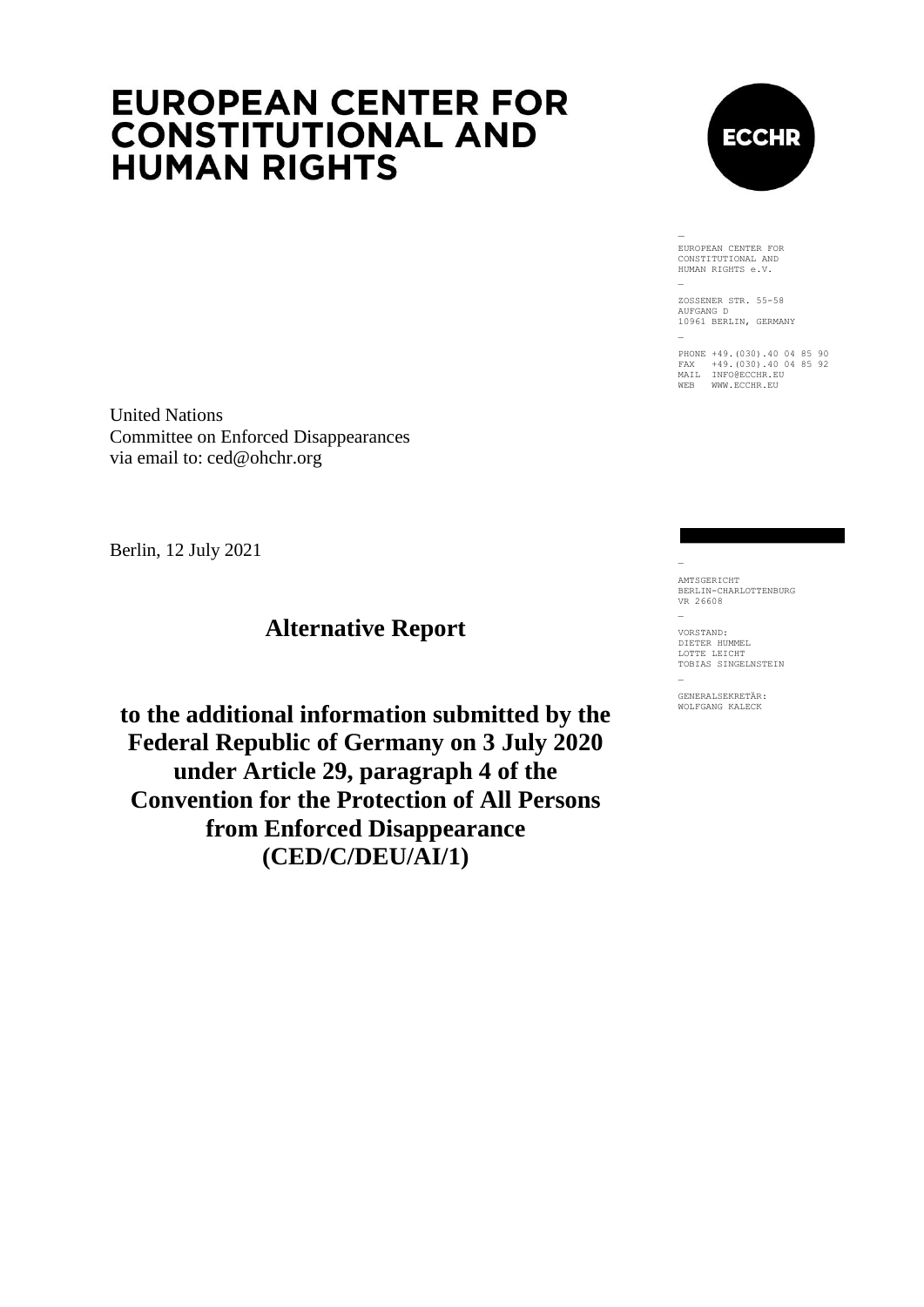### **I. Introduction**

The European Center for Constitutional and Human Rights (hereinafter "ECCHR") respectfully submits this alternative report to the Committee on Enforced Disappearances for its consideration when reviewing the additional information submitted by the Federal Republic of Germany on 3 July 2020 (CED/C/DEU/AI/1).

As the Committee on Enforced Disappearances (hereinafter "the Committee") already noted in its concluding observations on the report submitted by the Federal Republic of Germany (hereinafter "Germany") under article 29, paragraph 1, of the International Convention for the Protection of All Persons from Enforced Disappearance (hereinafter "the Convention") on 14 March 2014 (CED/C/DEU/CO/1), "the criminal offences referred to by the State party, [...] are not sufficient to encompass adequately all the constituent elements and modalities of the crime of enforced disappearance, as defined in article 2 of the Convention, and thus comply with the obligation arising from article 4" (paragraph 7). Since Germany has not taken any legislative measures to remedy this situation, serious gaps in German criminal law remain that could prevent the punishment of perpetrators of enforced disappearance. To avoid duplication, ECCHR allows itself to refer to its analysis of the current gaps in the German Criminal Code ("Strafgesetzbuch") that it submitted to the Committee on 20 September 2013, together with Amnesty International. 1

This alternative report focusses on the issue of a full implementation of the Convention in the German Code of Crimes against International Law ("Völkerstrafgesetzbuch"/ "VStGB", hereinafter "CCAIL") and the lack of prosecution of enforced disappearances amounting to crimes against humanity, which from ECCHR's point of view have not been accurately addressed in Germany's additional information of 3 July 2020.

### **II. Points requiring clarification**

According to Article 4 and 5 of the Convention, state parties have to ensure that appropriate national legislation is in place to allow for the effective prosecution of both individual cases of enforced disappearances and those acts of enforced disappearances that are committed as part of a widespread or systematic attack against any civil population, thus amounting to a crime against humanity. Germany has not yet fulfilled this obligation.

#### **1. No full implementation of the Convention in the German Code of Crimes against International Law**

The German Code of Crimes against International Law (hereinafter: "CCAIL") explicitly criminalizes enforced disappearance as one way of committing a crime against humanity under Section 7 (1) No. 7 CCAIL. The definition of enforced disappearance in the CCAIL, however, is not consistent with definition in Article 2 of the Convention. To be specific, Section 7 (1) No. 7 CCAIL requires three additional elements that are extremely challenging to prove. None of these additional elements is foreseen in in Article 2 of the Convention.

First, the crime of enforced disappearance under Section 7 (1) No. 7 CCAIL requires a *severe* deprivation of liberty. According to the legislative materials provided by the German Federal Parliament, the element of severity serves to clarify that a deprivation of liberty of a short

<sup>-</sup><sup>1</sup> European Center for Constitutional and Human Rights and Amnesty International, Preliminary briefing on the Federal Republic of Germany: Submission in advance of the adoption of the list of issues for the review of the State Party Report pursuant to Article 29, paragraph 1, of the International Convention for the Protection of All Persons from Enforced Disappearance (CED/C/DEU/1), September 2013, available online:

https://tbinternet.ohchr.org/Treaties/CED/Shared%20Documents/DEU/INT\_CED\_NGO\_DEU\_15462\_E.pdf.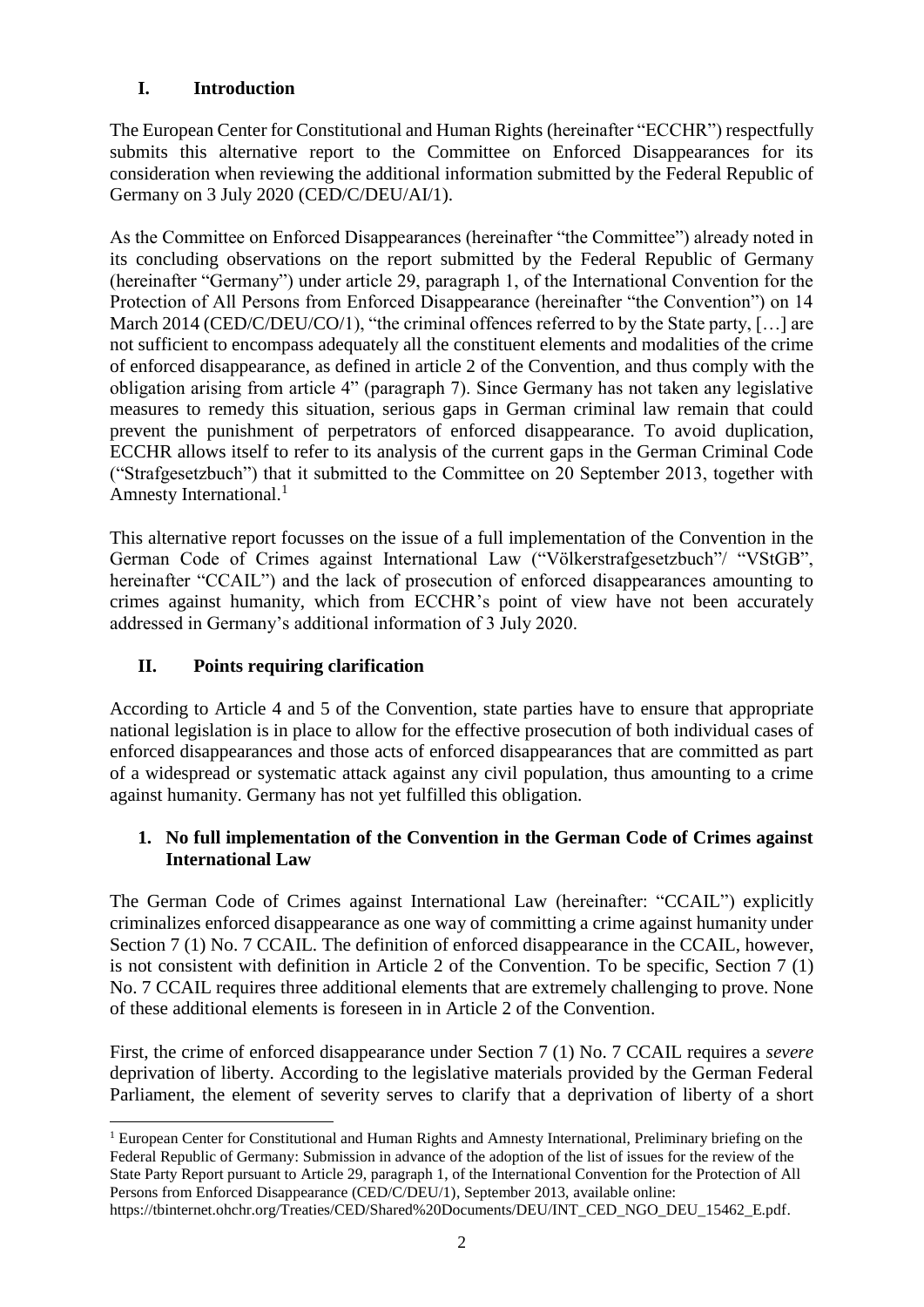duration shall not constitute an enforced disappearance.<sup>2</sup> This stands in stark contrast to the fact that during the first hours of their detention, victims subjected to an enforced disappearance are most at risk of torture or extrajudicial killing. Already in its first contentious case under its communication procedure, "Yrusta v. Argentina", the Committee recalled that "in order to constitute an enforced disappearance, the deprivation of liberty must be followed by a refusal to acknowledge such deprivation of liberty or by concealment of the fate or whereabouts of the disappeared person, which place such a person outside the protection of the law, *regardless of the duration of the said deprivation of liberty or concealment*".<sup>3</sup>

Second, the crime of enforced disappearance under Section 7 (1) No. 7 CCAIL requires the proof of an "inquiry" into the fate and whereabouts of the detained individual. Yet, in situations of conflict and oppression – especially when the disappearance of opponents is used to install fear into the civil society and repress the political opposition – family members often refrain from approaching state officials when searching for information. For instance, in the case of Syria, the Independent International Commission of Inquiry reported that "many of those interviewed were too frightened of reprisals to make official inquiries."<sup>4</sup> Therefore, relatives often pay bribes to state officials to obtain information.<sup>5</sup> It is unclear whether such informal requests qualify as an "inquiry" under Section 7 (1) No 7 CCAIL. Furthermore, in cases when all relatives or friends have fled the country or have been killed, i. e. when there is no one left to search for a missing individual, the secret detention of that individual would not constitute an enforced disappearance under Section 7 (1) No. 7 CCAIL.

Third, the crime of enforced disappearance under Section 7 (1) No. 7 CCAIL requires the special "intention of removing the victim from the protection of the law for a prolonged period of time". This provision is not consistent with the definition of enforced disappearance in Article 2 of the Convention that considers the "placement outside the protection of the law" as a mere consequence of the enforced disappearance itself. Enforced disappearance is a multidimensional crime that usually involves a high number of perpetrators on all hierarchical levels. As noted by Manfred Nowak in his 2002 report on the existing international criminal and human rights framework for the protection of persons from enforced or involuntary disappearances to the Commission on Human Rights, "[t]he subjective elements of guilt seem, however, to put an extremely heavy burden on the prosecution to prove that the individual perpetrator was aware from the very beginning of committing the crime that the deprivation of liberty would be followed by its denial and that he (she) intended to remove the victim from the protection of the law for a prolonged period of time. […] The perpetrators usually only intend to abduct the victim without leaving any trace in order to bring him (her) to a secret place for the purpose of interrogation, intimidation, torture or instant but secret assassination. Often many perpetrators are involved in the abduction and not everybody knows what the final fate of the victim will be."<sup>6</sup>

1

<sup>2</sup> German Federal Parliament, Legislative materials no. 14/8524, 13. March 2002, available online: https://dserver.bundestag.de/btd/14/085/1408524.pdf, p. 21.

<sup>3</sup> Committee on Enforced Disappearances, Yrusta v. Argentina, Communication 1/2013, UN-Doc.: CED/C/10/D/1/2013 para. 10.3 [emphasis added].

<sup>4</sup> UN Human Rights Council, Report of the Independent International Commission of Inquiry on the Syrian Arab Republic: Without a trace: enforced disappearances in Syria (2014) Un-Doc.: A/HRC/25/65 Annex IV, available online: https://www.ohchr.org/Documents/HRBodies/HRCouncil/CoISyria/ThematicPaperEDInSyria.pdf, para. 4.

<sup>&</sup>lt;sup>5</sup> Amnesty International, Between Prison and the Grave: Enforced Disappearances In Syria, (2015), available online: [https://www.amnesty.org/en/documents/mde24/2579/2015/en/,](https://www.amnesty.org/en/documents/mde24/2579/2015/en/) p. 8.

<sup>&</sup>lt;sup>6</sup> Commission on Human Rights, Report submitted by Mr. Manfred Nowak, independent expert charged with examining the existing international criminal and human rights framework for the protection of persons from enforced or involuntary disappearances, pursuant to paragraph 11 of Commission resolution 2001/46, UN-Doc.: E/CN.4/2002/71 p. 29 fn. 69, p. 31 fn. 74.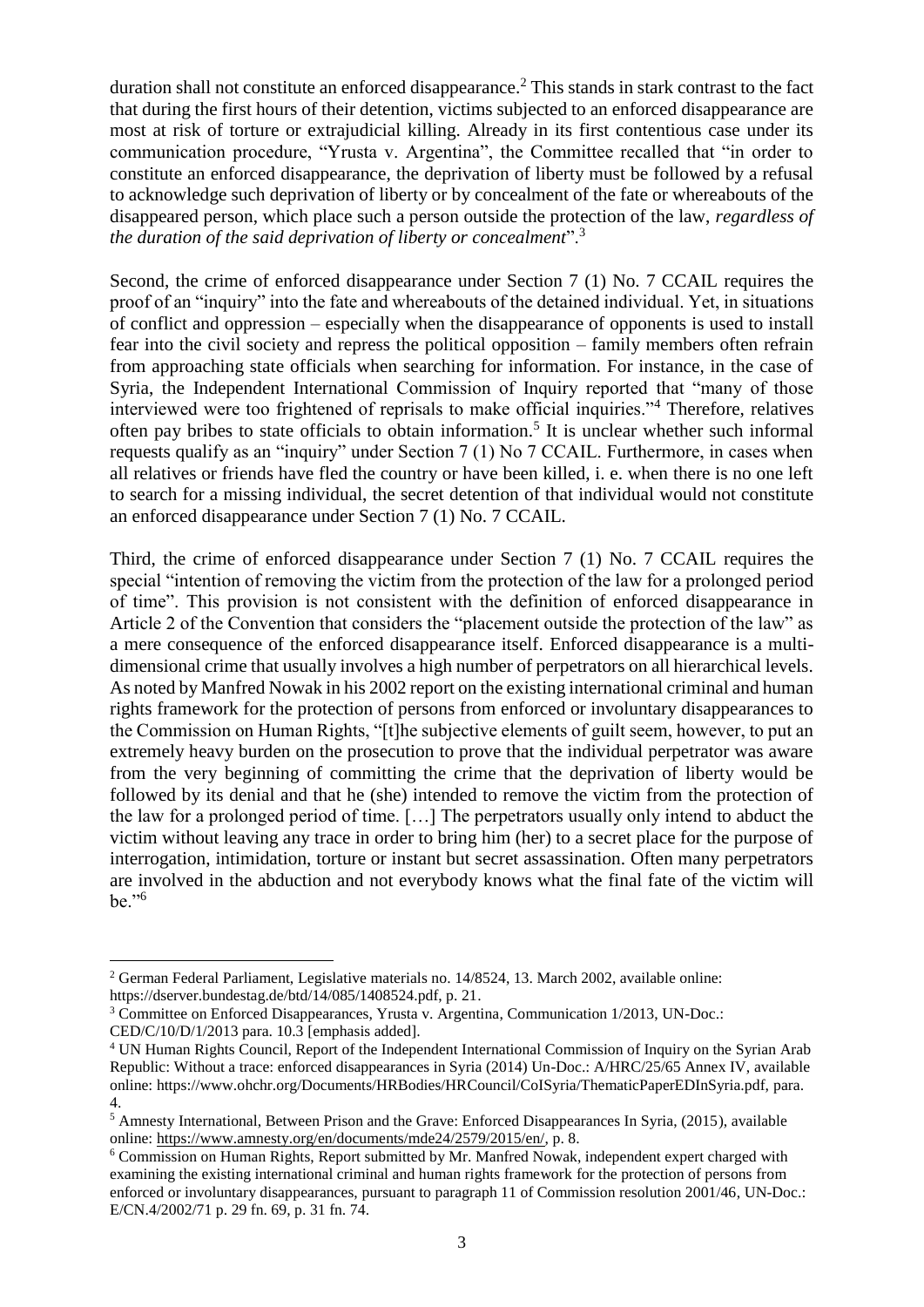#### **2. No effective prosecution of the crime of enforced disappearance before German courts**

Following-up on paragraph 10 and 11 of the Committee's concluding observations, Germany, in its additional information, paragraph 7, referred to criminal proceedings against two former officials of the Syrian intelligence services before the Higher Regional Court of Koblenz (hereinafter "Al Khatib case"). Germany herewith argued that enforced disappearances are effectively prosecuted and charged before German courts. The reference to the Al Khatib case, however, is inadequate – if not incorrect – for two reasons.

First, Germany's reference to the Al Khatib case is deeply misleading because, in fact, *the accused have not been indicted for enforced disappearance* even though German law explicitly criminalizes enforced disappearance as one way of committing a crime against humanity under Section 7 (1) No. 7 CCAIL. The Al Khatib case concerns acts of detention in a prison run by the Syrian intelligence service in Damascus. Although the evidence presented by the Federal Public Prosecutor indicates that the detained persons' fate and whereabouts have been concealed,<sup>7</sup> the Federal Public Prosecutor qualified the alleged acts as severe deprivation of liberty under Section 7 (1) No. 9 CCAIL instead of bringing charges of enforced disappearance under Section 7 (1) No. 7 CCAIL. One of the accused has already been sentenced for aiding and abetting in 30 cases of severe deprivation of liberty under Section 7 (1) No. 9 CCAIL.<sup>8</sup> The trial of the main defendant is still pending. As ECCHR and Amnesty International have already pointed out in their alternative report of 2013, charging perpetrators with severe deprivation of liberty does not adequately capture the particular injustice of the crime of enforced disappearance which has found expression in the Convention's definition of the crime.

Second, even if one were to assume that the accused had been charged of enforced disappearance, the Al Khatib case cannot serve as an example that Germany effectively prosecutes *individual cases of enforced disappearances* that do not amount to crimes against humanity, as Germany claimed in paragraph 7 of its additional information. The reference to the Al Khatib case served as follow-up information to paragraph 10 and 11 of the Committee's concluding observations. In these paragraphs, the Committee recommended Germany to take necessary measures with a view to ensuring that the exercise of jurisdiction by German courts over offences of enforced disappearance, *in particular of those acts that do not amount to crimes against humanity* and thus, *do not fall under the principle of universal jurisdiction*, is fully guaranteed. The Al Khatib case, however, has been brought under said principle of universal jurisdiction because it concerns acts that allegedly have been committed as part of a widespread and systematic attack. When it comes to individual offences of enforced disappearances, Germany has not taken any legislative measures to ensure that those acts can effectively be prosecuted before German courts. As ECCHR and Amnesty International have already pointed out in their alternative report of 2013, significant challenges remain that prevent the effective punishment of perpetrators of enforced disappearances that do not amount to crimes against humanity and thus do not fall under the principle of universal jurisdiction.

<sup>1</sup> <sup>7</sup> Lina Schmitz-Buhl, Enforced disappearances in Syria and the Al Khatib trial in Germany: Qualifying the alleged acts as enforced disappearance as a distinct crime against humanity is imperative, Völkerrechtsblog, 27 January 2021, doi: 10.17176/20210127-191051-0, available online: [https://voelkerrechtsblog.org/de/enforced](https://voelkerrechtsblog.org/de/enforced-disappearances-in-syria-and-the-al-khatib-trial-in-germany/)[disappearances-in-syria-and-the-al-khatib-trial-in-germany/.](https://voelkerrechtsblog.org/de/enforced-disappearances-in-syria-and-the-al-khatib-trial-in-germany/)

<sup>8</sup> Higher Regional Court of Koblenz, Judgment of 24 February 2021, case no 1 StE 3/21. Press release available online: [https://olgko.justiz.rlp.de/de/startseite/detail/news/News/detail/urteil-gegen-einen-mutmasslichen](https://olgko.justiz.rlp.de/de/startseite/detail/news/News/detail/urteil-gegen-einen-mutmasslichen-mitarbeiter-des-syrischen-geheimdienstes-wegen-beihilfe-zu-einem-ver/)[mitarbeiter-des-syrischen-geheimdienstes-wegen-beihilfe-zu-einem-ver/.](https://olgko.justiz.rlp.de/de/startseite/detail/news/News/detail/urteil-gegen-einen-mutmasslichen-mitarbeiter-des-syrischen-geheimdienstes-wegen-beihilfe-zu-einem-ver/)